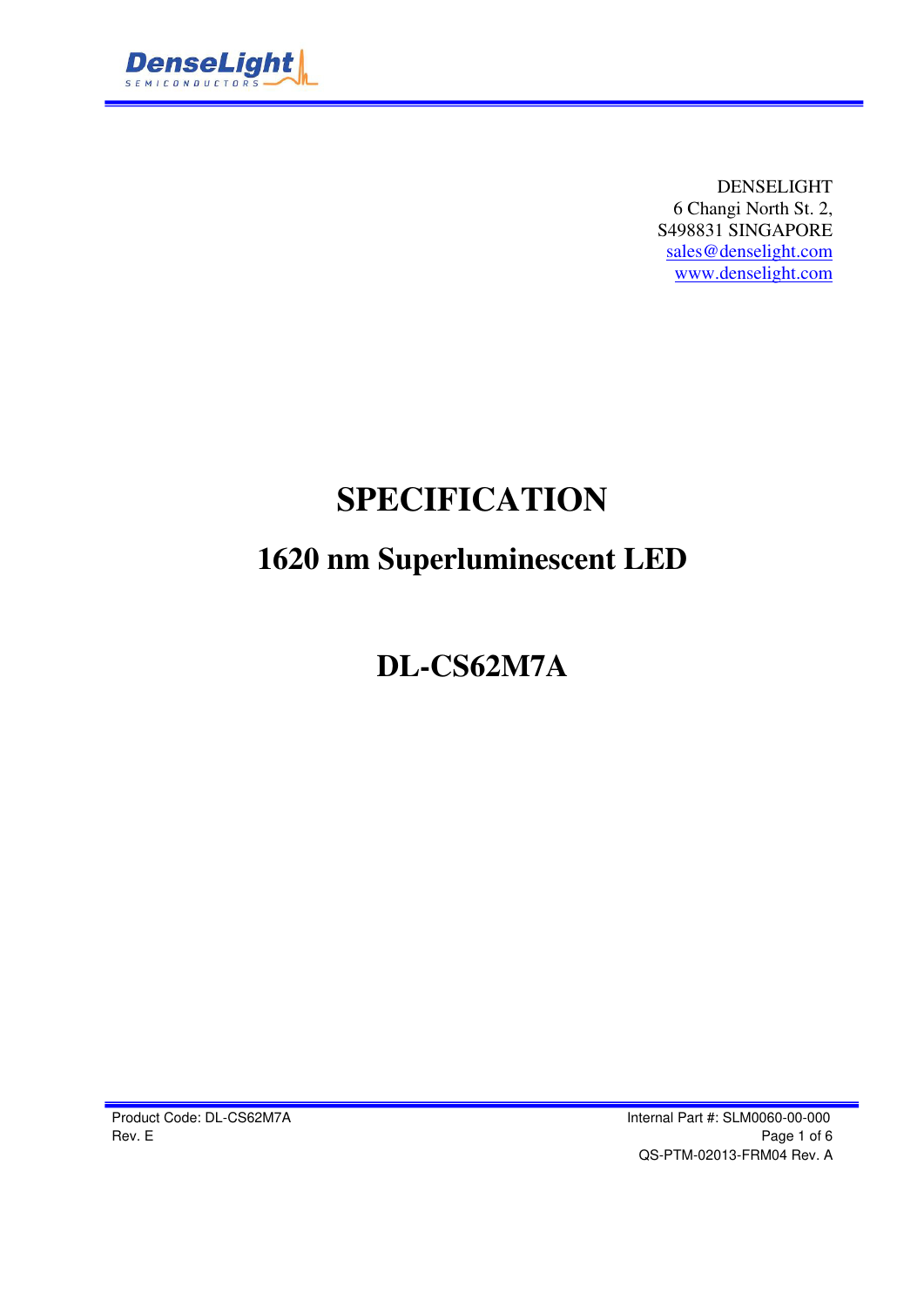

### **A. PRODUCT DESCRIPTION**

The DenseLight DL-CS62M7A series is a broadband SLED that operates in a true inherent superluminescent mode. This superluminescent property generates broader band at higher drive currents in contrast to other conventional SLEDs which are ASE-based, where high drive tends to give narrower band. Its low coherence reduces Rayleigh backscattering noise. Coupled with high power and large spectral width, it offsets photoreceiver noise and improves spatial resolution (in OCT) and measurand sensitivity (in sensors). The SLED is available in 14-pin BTF package. It is compliance with the requirements of Bellcore Document GR-468-CORE.

Enabled by spread spectra bandgap engineering technology, future generations of DenseLight SLEDs promise higher chip powers (up to 50mW possible), and broader spectral bands (beyond 120nm). Higher levels of integration may feature integrated SLEDs with phase modulators, optical couplers and photodetectors into a complete optical sensor chipset.

For responsive prototyping enquiries please email: sales@denselight.com

#### **B. FEATURES**

- Typical ex-fiber output power of 10mW
- Typical 3dB bandwidth of 60nm
- Typical spectral modulation of 0.15dB
- 14-pin BTF package
- Single mode fiber

#### **C. APPLICATIONS**

- Fiber Optic Gyroscope
- Optical Test Instrument
- Fiber Optic Sensors
- Fiber Optic Communications
- Optical Coherence Tomography
- Biomedical Imaging Device
- Clinical Healing Equipment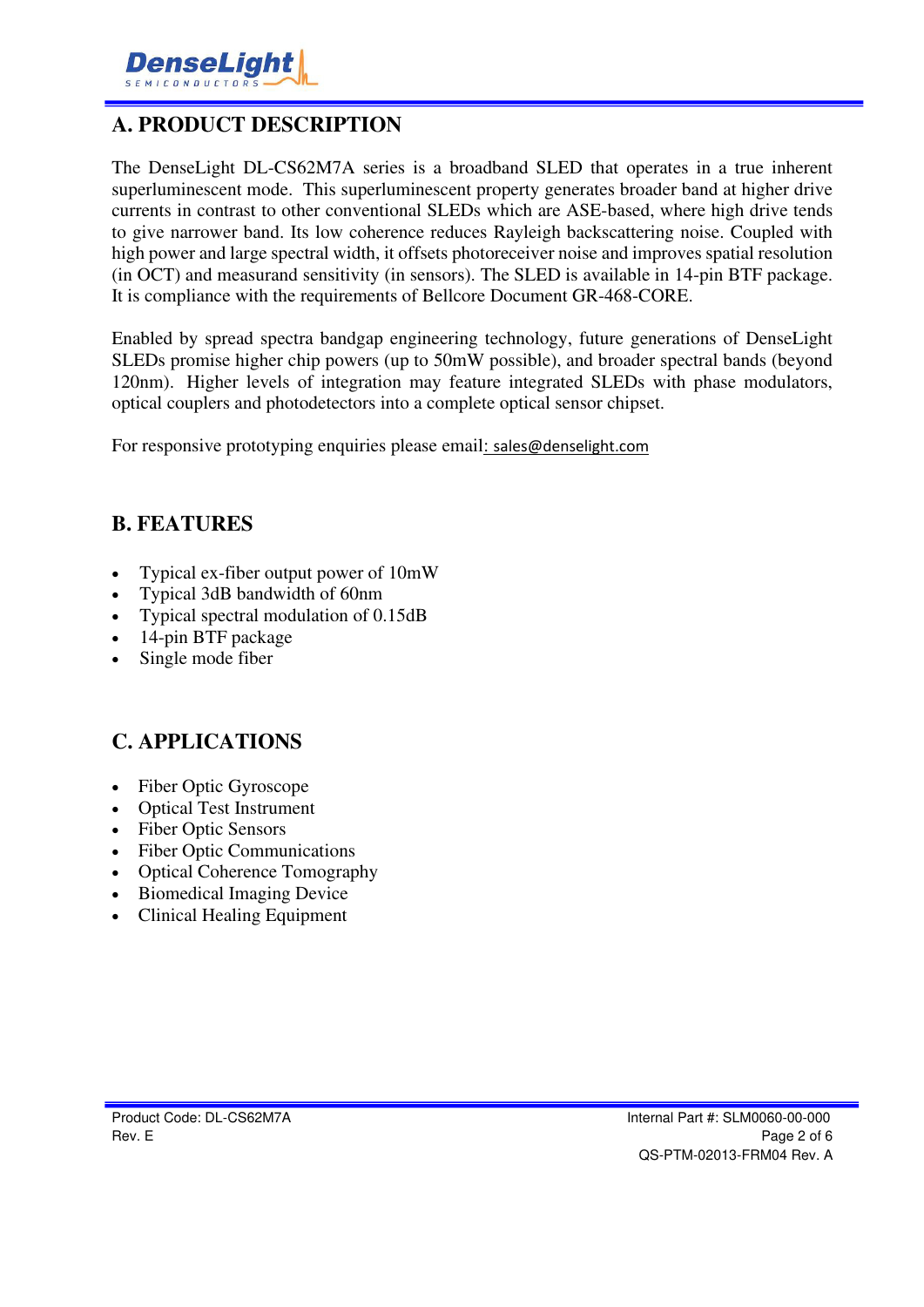

### **D. ABSOLUTE MAXIMUM RATINGS**

| <b>Parameter</b>                | <b>Symbol</b>    | <b>Condition</b>         | Min      | <b>Max</b> | Unit            |
|---------------------------------|------------------|--------------------------|----------|------------|-----------------|
| Reverse voltage                 | $\rm V_R$        |                          |          | 2          | V               |
| Forward current                 | $I_{\rm F}$      | $\overline{\phantom{a}}$ |          | 350<br>mA  |                 |
| Forward voltage                 | $\rm V_F$        | $I_{op}$                 |          | 2.5        | V               |
| Case temperature                | $T_c$            | $\mathbf{I}_{\text{op}}$ | $-40$    | 70         | $\rm ^{\circ}C$ |
| $SLED$ temperature <sup>1</sup> | $T_{SLED}$       | $I_{op}$                 | $\theta$ | 70         | $\rm ^{\circ}C$ |
| Thermoelectric cooler voltage   | $\rm V_{TEC}$    | $\overline{\phantom{a}}$ |          | 3.0        | V               |
| Thermoelectric cooler current   | <b>I</b> TEC     | $\overline{\phantom{a}}$ |          | 1.8        | A               |
| Storage temperature             | $T_{\text{stg}}$ | Unbiased                 | $-40$    | 85         | $\rm ^{\circ}C$ |
| Storage humidity                |                  | $\overline{\phantom{0}}$ | 5        | 85         | %RH             |
| Electro static discharge (ESD)  | V <sub>ESD</sub> | Human body<br>model      |          | 500        | V               |
| Lead soldering temperature      | $S_{temp}$       |                          |          | 260        | $\rm ^{\circ}C$ |
| Lead soldering time             | $S_{time}$       | $\overline{\phantom{0}}$ |          | 10         | sec             |

## **E. SPECIFICATIONS (TSLED = 25 C)**

| <b>Parameter</b>              | <b>Symbol</b>     | <b>Condition</b>         | Min                      | <b>Typ</b>               | <b>Max</b> | Unit      |
|-------------------------------|-------------------|--------------------------|--------------------------|--------------------------|------------|-----------|
| Operating current             | $\mathbf{I}_{op}$ | $\overline{\phantom{0}}$ |                          |                          | 300        | mA        |
| Forward voltage               | $V_{\rm F}$       | $I_{op}$                 |                          | $\overline{\phantom{0}}$ | 2          | V         |
| Power in SMF                  | $P_{o}$           | $\mathbf{I}_{\text{op}}$ | 8                        | 10                       |            | mW        |
| Central wavelength            | λ                 | $I_{op}$                 | 1600                     | 1615                     | 1630       | nm        |
| Bandwidth                     | $B_{FWHM}$        | $I_{op}$                 | 55                       | 60                       | ۰          | nm        |
| Spectrum modulation           | R                 | P <sub>o</sub>           | $\overline{\phantom{a}}$ | 0.15                     | 0.35       | dB        |
| Thermistor resistance         | $R_{therm}$       | $T = 25 °C$              | 9.5                      | 10                       | 10.5       | $k\Omega$ |
| Thermoelectric cooler voltage | $\rm V_{TEC}$     | $I_{op}$                 |                          | $\overline{\phantom{0}}$ | 2.5        | V         |
| Thermoelectric cooler current | <b>ITEC</b>       | $I_{op}$                 |                          | $\overline{\phantom{a}}$ | 1.1        | A         |

1 TSLED is monitored by internal thermistor with external pin out.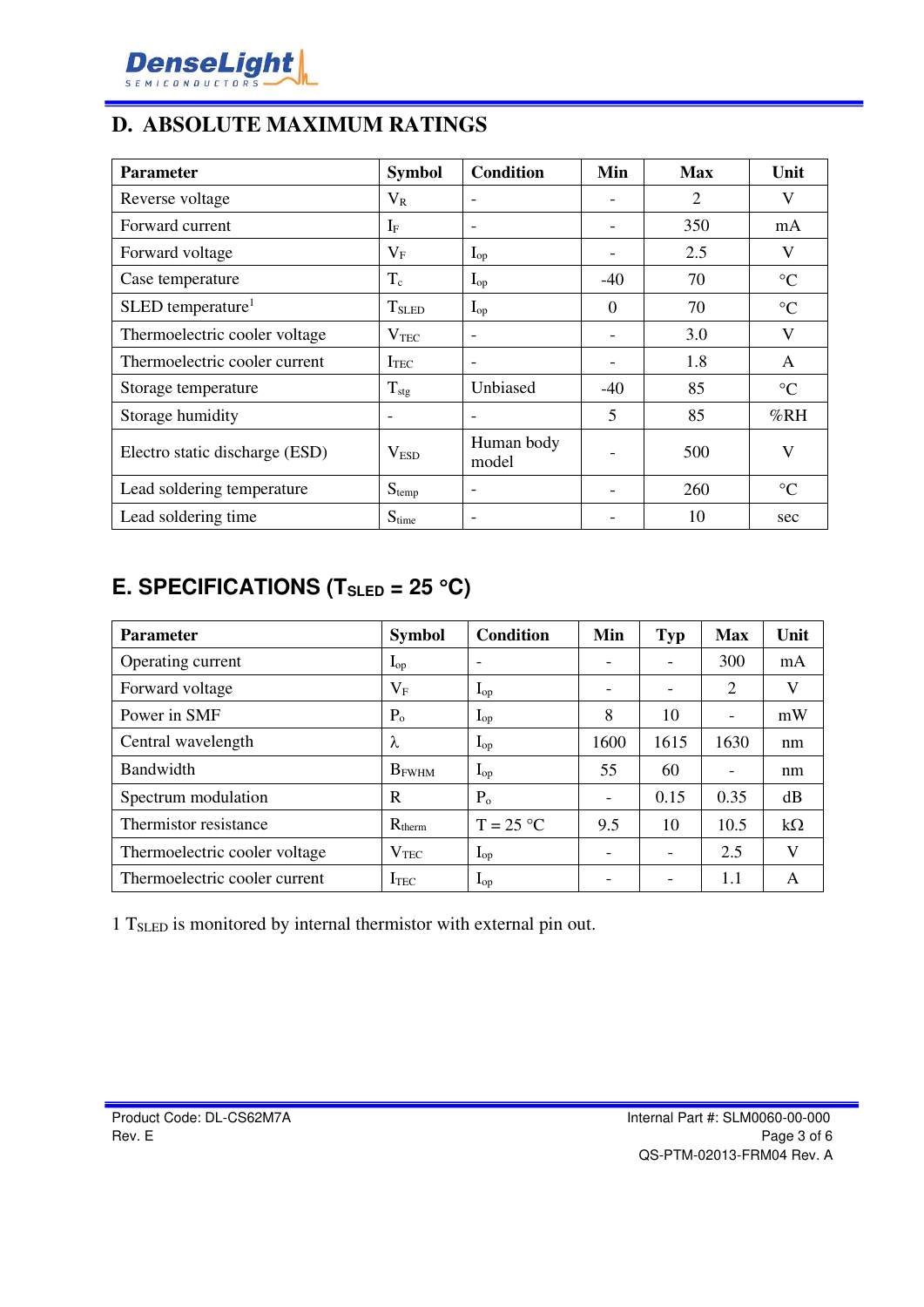

#### **F. PACKAGE**

#### **BTF package**

| Part                 | <b>Description</b> |  |
|----------------------|--------------------|--|
| Package type         | <b>BTF</b>         |  |
| Fiber:               | <b>SMF-28</b>      |  |
| <b>MFD</b>           | $10 \mu m$         |  |
| Cladding diameter    | $125 \mu m$        |  |
| Coating diameter     | $245 \mu m$        |  |
| Jacket               | 900µm loose tube   |  |
| Fiber pigtail length | 1m                 |  |
| Fiber bending radius | $>40$ mm           |  |
| Connector            | FC/APC             |  |
| Dimensions           | See figure         |  |



 $10$ 

 $\overline{9}$ 

 $\overline{8}$ 

11 12 13 14

 $10$ 

 $\overline{11}$ 

 $\overline{12}$ 

 $\overline{13}$ 

 $\overline{14}$ 

SLED ANODE +

SLED CATHODE

CASE

TEC-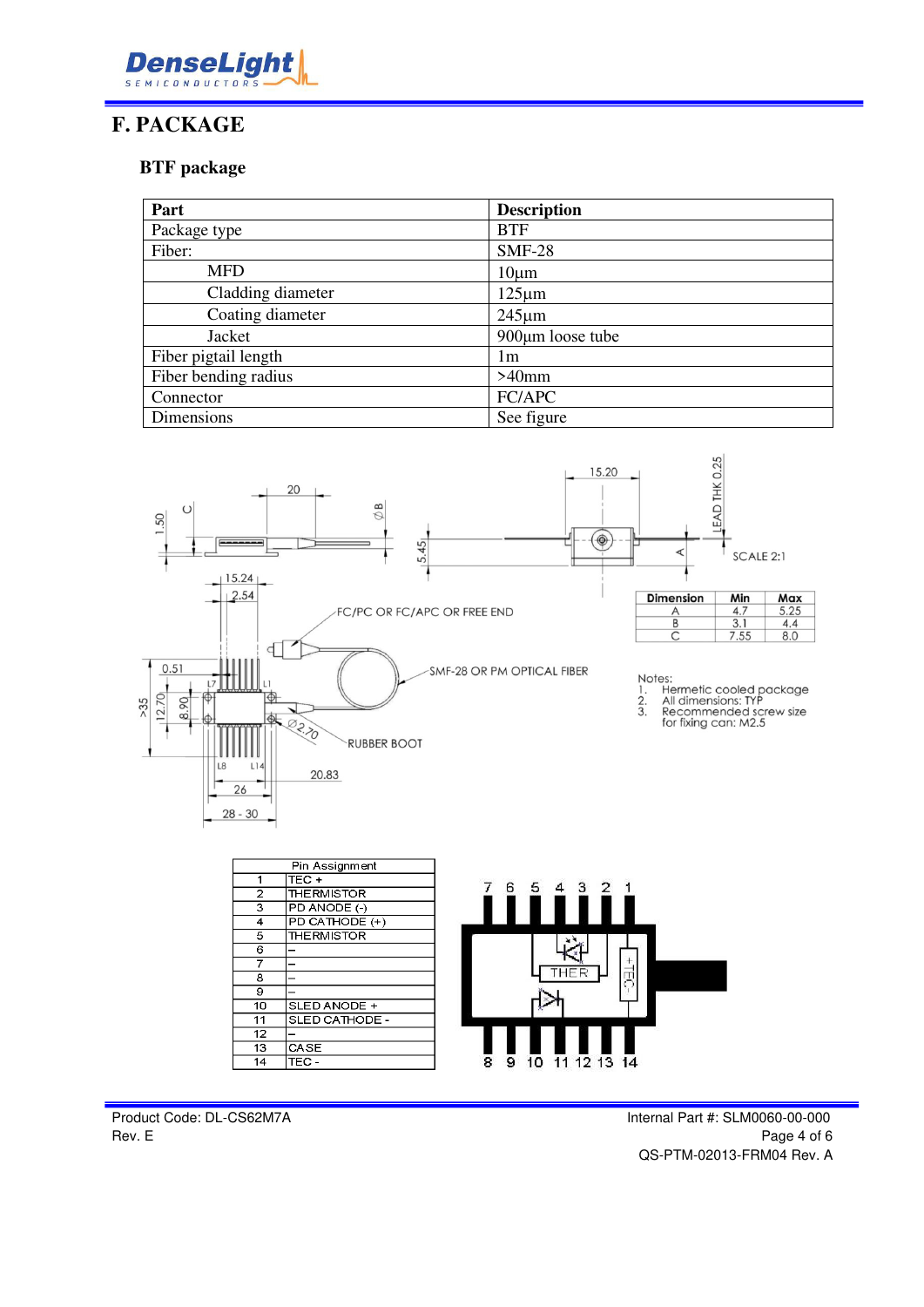

## **G. TYPICAL PERFORMANCE CHARACTERISTICS**

Operating condition:  $T_{\text{SLED}} = 25 \text{ °C}$ 





 $2.0$ 

 $1.5$ 

 $0.5$ 

 $0.0$  $\ddot{\mathbf{0}}$ 

50

Voltage (V)  $1.0$ 





 $100$ 

 $150$ 

Current Injection (mA)

200

**I-V Curve Spectrum Modulation**